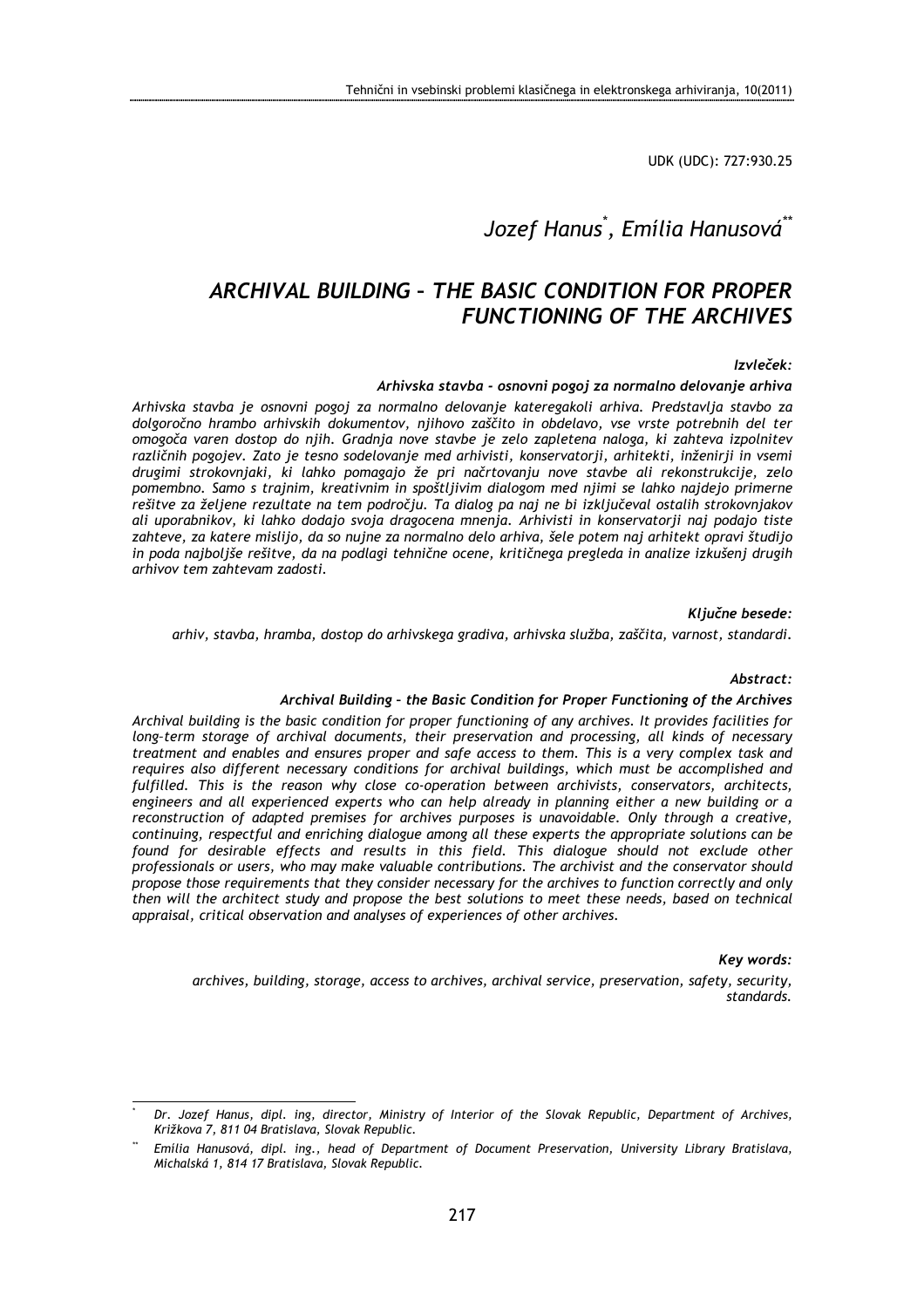Information boom and a massive introduction of information and communication technology in every field of human activities have a very serious and significant impact also on archives, archivists and their work. Many organizations and companies transfer their originally paper records into electronic / digital forms and thus "electronically born" records are created. It seems that transfer of these records to the archives, their use and long term preservation, represent main problems for archives. Sometimes we can even hear opinions that digitization of archives solves all the problems concerning access and preservation of archival documents at the same time and that they are the only actual problems of archives nowadays.

However, we have to keep in mind that one of the principal tasks of all archives is to preserve original documents also in classical formats on different types of materials and mostly paper documents. Therefore building proper storage facilities must be considered as a crucial point in functioning of archives all over the world.

Archival building is the basic condition for proper functioning of any archives. It provides facilities for long-term storage of archival documents, their preservation and processing, all kinds of necessary treatment and enables and ensures proper and safe access to them. This is a very complex task and therefore also different requirements for archival buildings, which must be accomplished and fulfilled. This is the reason why close co-operation is unavoidable between archivists, architects, engineers, conservators and all experienced experts who can help already in planning either new buildings or reconstruction of adapted premises for archives purposes.

Problems of new buildings or reconstructions of adapted premises for archives' purposes is considered also by the International Council of Archives as principal for proper development and function of archives. Creation and activities of the ICA Committee on Archival Buildings confirm the ICA effort in this field. In this connection I would like to mention at least works of Michel Duchein<sup>1</sup> and Chris Kitching.<sup>2</sup>

One of the main tasks of the committee was the preparation of a bibliography which provides a comprehensive list of sources about archival buildings and can be used by anyone seeking information on this topic. The bibliography formed one of the tasks set by the Committee on Archival Buildings in Temperate Climates (ICA-CBTE) during the period 1996-2000.

It was largely compiled by Arnold den Teuling, provincial inspector of records and archives in the Dutch provinces of Drenthe, Friesland (Fryslân) and Groningen. It has been continued by Ted Ling, from the National Archives of Australia, during the period 2000-2004. It has been decided that, as far as possible, the bibliography will adhere to the ICA's principal languages of English and French, though clearly the titles of some articles are in other languages. It was intended to add to the bibliography from time to time, with the prospect of additions from Chinese, Slavic, Hispanic and German colleagues.<sup>3</sup>

Similar activities were suggested in a project for archival buildings in a tropical climate proposed by the Latin American Archive Association. The proposal sought to

 $\overline{a}$ 

<sup>1</sup> Duchein, Les bâtiments d'archives: construction et équipements; Duchein, Archive Buildings and Equipment.

<sup>2</sup> Kitching, Archive Buildings in the United Kingdom 1977-1992.

<sup>3</sup> ICA Bibliography 2.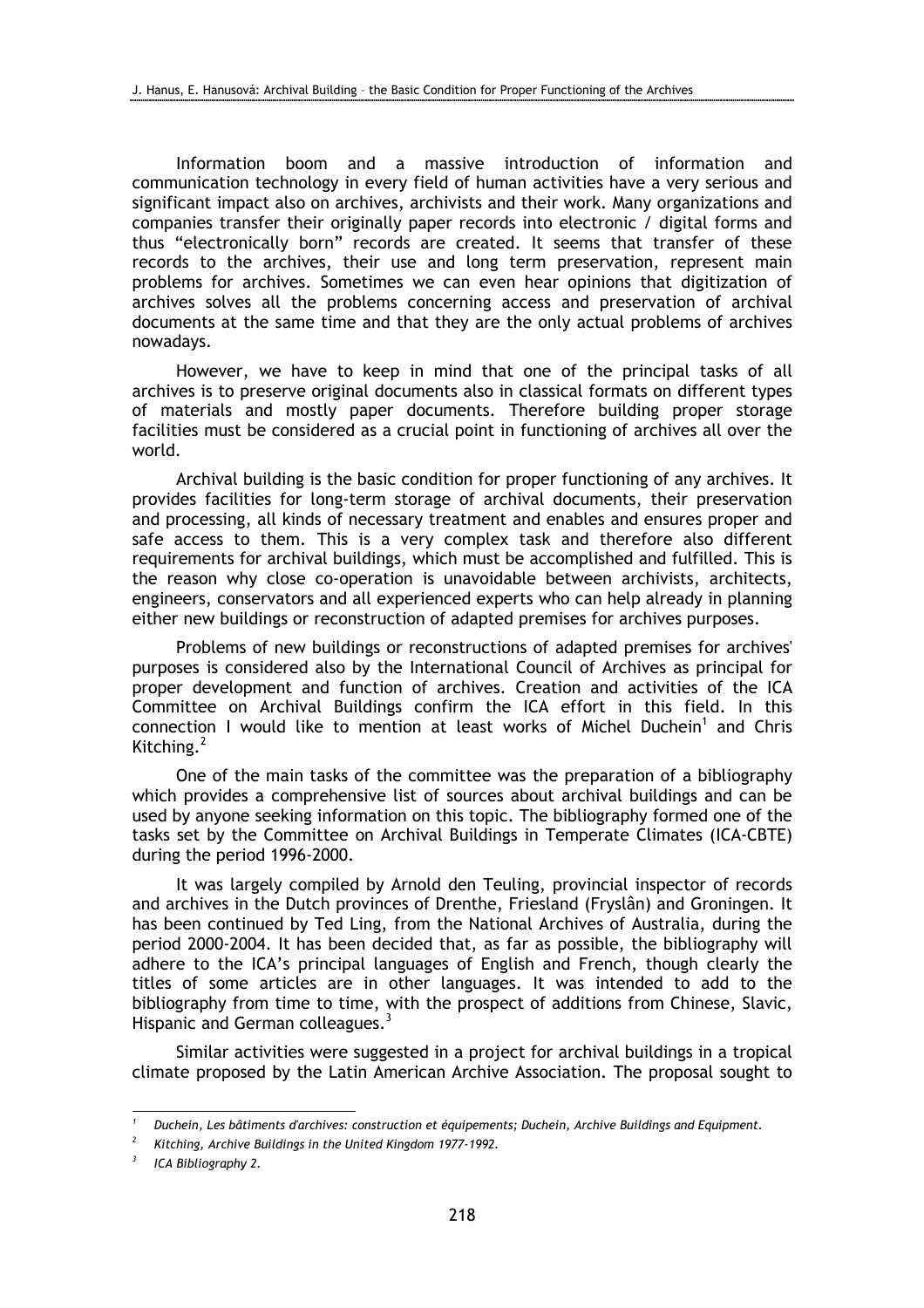constitute a committee of Ibero-American experts, including archivists, architects and conservators, who would be responsible for carrying out an exhaustive study on the special characteristics of archival installations and buildings in such areas. The study was to take into account the specific needs and problems arising from the climatic conditions with regard to the organization, conservation and dissemination of documents on any medium, in order to find solutions based on low-cost technologies.

The ALA would assume responsibility for coordinating the project and providing ICA with a final text in Spanish, which the latter would then translate into other languages to disseminate to archivists throughout the world.<sup>4</sup>

Original activities of the International Institute for Archival Science (IIAS) Maribor – nowadays IIAS Trieste-Maribor – were also oriented in archival buildings by publishing of Modern Archives, later on by Atlanti.<sup>5</sup> Especially many of the first numbers of Atlanti publication - which was celebrating its  $20<sup>th</sup>$  anniversary last year are completely devoted to archival buildings and technical equipment.<sup>6</sup>

However, it should be mentioned that the predecessors of these activities were annual conferences of archivist of the former Yugoslavia countries with foreign participation at which also technical problems of archival buildings were presented. I remember my first written contribution at those conferences in 1982 – in Radenci about the new building of the Slovak National Archives (at that time the State Central Archives of the Slovak Socialist Republic).<sup>7</sup>

The building of the Slovak National Archives was officially opened and started its functioning on August 30, 1983. At the time of its opening, it ranked among 10 the most appreciated archival buildings in Europe.<sup>8</sup> For the State Central Archives of the Slovak Republic (at that time the name of the Archives), with its depots and stacks scattered in more then 10 different premises and spaces mostly in unsuitable, dirty, dusty and humid cellars at that time, this event meant a real breakthrough for its further development.

The new building provided excellent possibility to move and concentrate diffused archival documents under "one roof" and to renew the acquisition activities of the archives, which were stopped because of the lack of space. And after some years I had a chance to share the experience with running of the same building – again in Radenci.<sup>9</sup>

 $\overline{a}$ 

<sup>4</sup> ICA Study 17.

<sup>5</sup> Klasinc, The Activities of the International Institute for Archival Science of Trieste and Maribor (IIAS T/M) in 2008 and 2009. pp. 25-31.

<sup>6</sup> Klasinc, The Activities of the IIAS T/M 2009-2010 and Presentation of Atlanti. pp. 27-40.

<sup>7</sup> Hanus, K niektorým otázkam technického vybavenia. p. 116-122.

<sup>8</sup> Kartous, Neubau des Staatlichen Zentralarchivs der Slowakischen Sozialistischen Republik. p. 272-276.

<sup>9</sup> Hanus, Some experience with purpose-built archives building. p. 140-144.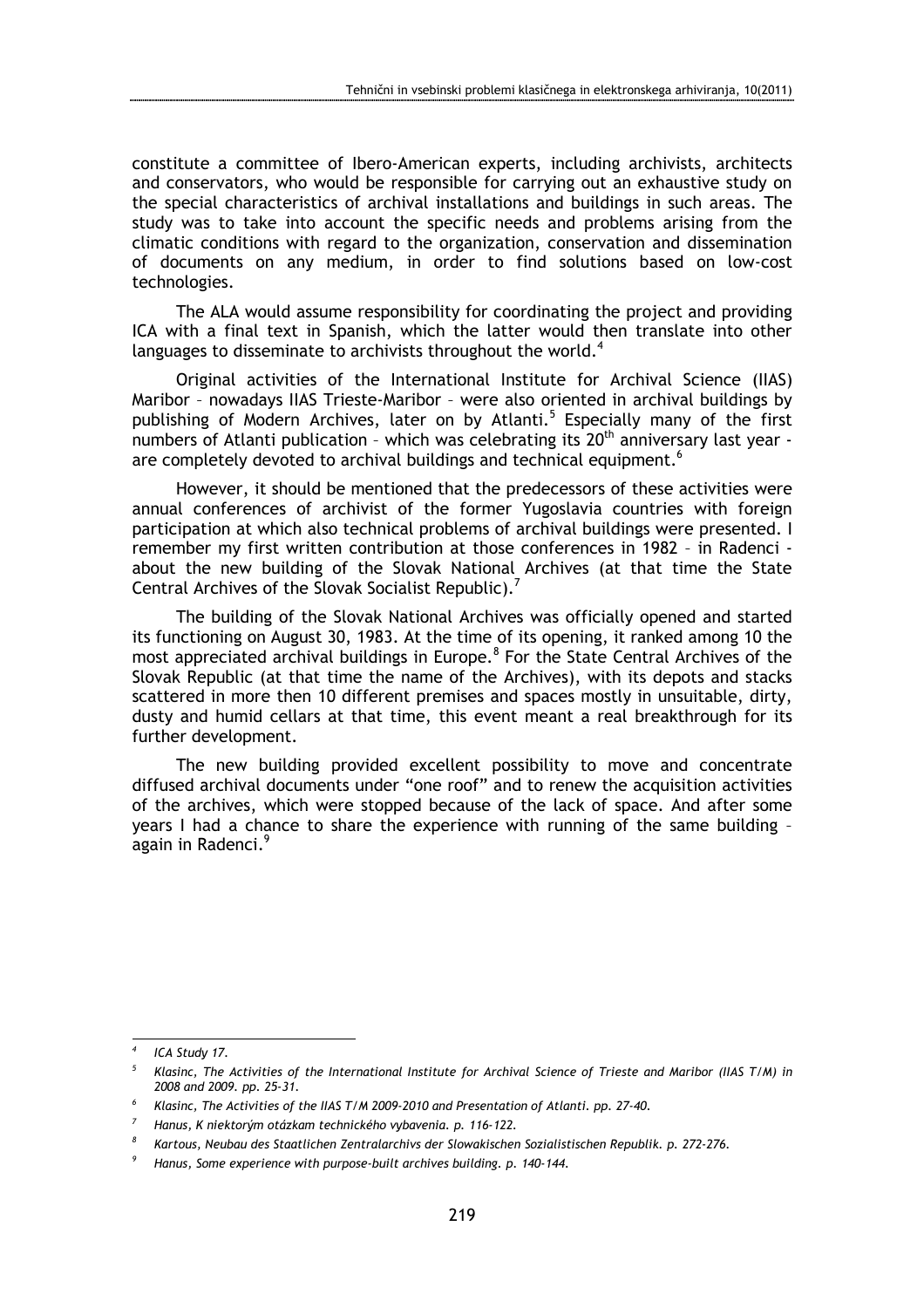

Picture 1: Building of the Slovak National Archives in Bratislava

It should be kept in mind that archival buildings are usually not uniformed and in most of the cases they are remarkable and significant architectonic constructions. Of course, the decisive aspects are needs of respective archival institutions. Despite the diversity of archival buildings there are common principles and rules which should be kept in their construction.

Archives and Record Storage Buildings are facilities that provide a proper environment for the purpose of storing records and materials that require permanent protection for historic and lifetime storage, upkeep, and preservation. Archives and Record Storage Buildings must be high-performance buildings whose systems must be designed to operate permanently at a very high level with zero tolerance for failure. The often irreplaceable nature of the materials to be permanently stored and preserved in this type of buildings requires a life-cycle analysis and approach to its design and construction, with extensive redundancy in its building systems.

According to the US Whole Building Design Guide WBDG an Archives and Record Storage Building must have working environments that are safe, secure, healthy, comfortable, durable, aesthetically pleasing and be accessible. Administrative office space, archival and preservation office space, and permanent storage space for the stored archival and record materials must be accommodated. Important design issues for Archives and Record Storage Buildings are:

- storage of archived materials to maximize efficiency, utilize building cubic space,
- flexibility for change of mission, new materials to be stored, and archival technologies,
- provision for archives expansion vertically, horizontally,
- protection of the archived materials is a principal design driver for this building type,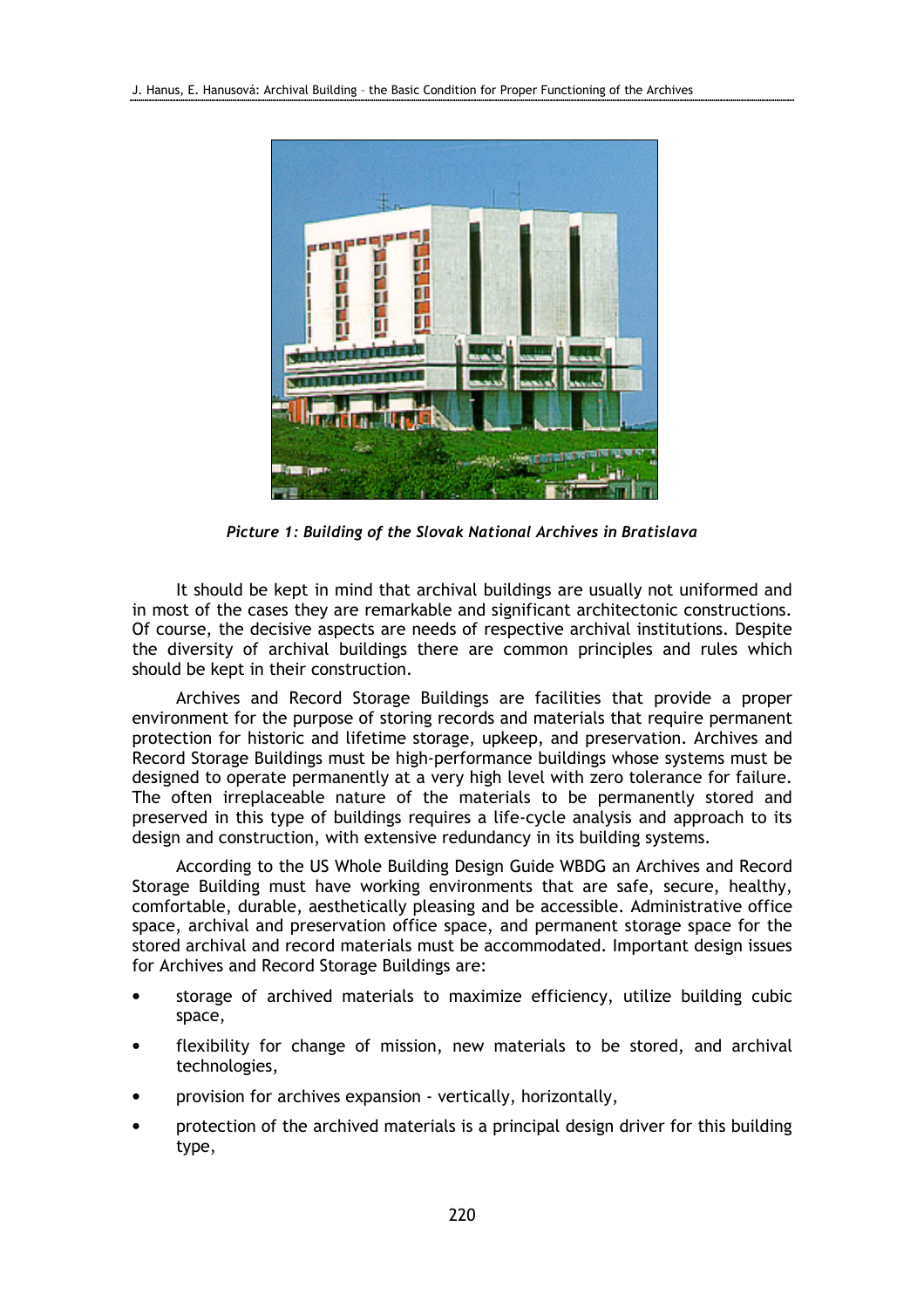- compartmentalization of storage areas to limit involved area of catastrophic loss in case of fire or system failure,
- fire protection of the stored materials,
- safety of staff and visitor occupants,
- temperature and humidity requirements that might vary for different types of materials stored in archival areas and in the archival/preservation office areas,
- day lighting for employee amenity, but not that would harm archival materials or adversely affect sensitive indoor environmental conditions,
- controlled access to archive storage areas,
- secure and safe loading and receiving areas,
- secure and controlled public/researcher access.

This material contains a lot of interesting information as well as useful relevant codes, standards and references.<sup>10</sup>

In this connection I would like to refer at least to several useful standards in this field. The first one is the British Standard 5454 which provides relevant information for storage facilities.<sup>11</sup>

US National Archives and Records Administration adopted a new regulation in this filed in 2002.<sup>12</sup> This transmits a new policy directive establishing the internal NARA structural, environmental control, fire safety, preservation, and security standards for appropriate archival storage conditions in NARA archival facilities. Additional facility specifications that are not directly related to appropriate storage conditions for archival records may be included in supplements to this directive (John W. Carlin, Archivist of the United States).

ISO 11799:2003 specifies the characteristics of general-purpose repositories used for the long-term storage of archival and library materials. It covers the sitting and construction of the building and the installation and equipment to be used. It applies to all archival and library materials held in general-purpose repositories, where mixed media may be stored together. It does not preclude the establishment of separate areas or compartments within individual repositories where the environment can be controlled to create conditions suiting the needs of specific archive materials. It does not cover special requirements for the long-term storage of not or not fully paper-based documents such as parchment or vellum, photographic documents or machine-readable documents. It also does not cover repository management procedures.<sup>13</sup>

Archives and libraries are the same institutions from the point of their needs for quality storage conditions for keeping and long-term preservation of valuable archival and library fonds and collections. Remarkable approach and an extraordinary solution using low-oxygen level atmosphere in new storage facilities of the British Library provides not only fire protection precautions but can considerably reduce the rate of degradation of materials – e.g. paper - by oxidation.

<sup>10</sup> Acker, O'Connell, Archives and Record Storage Building.

<sup>&</sup>lt;sup>11</sup> British Standard Institution: BS 5454.

 $12$  National Archives and Records Administration. NARA 1571.

<sup>13</sup> ISO 11799:2003.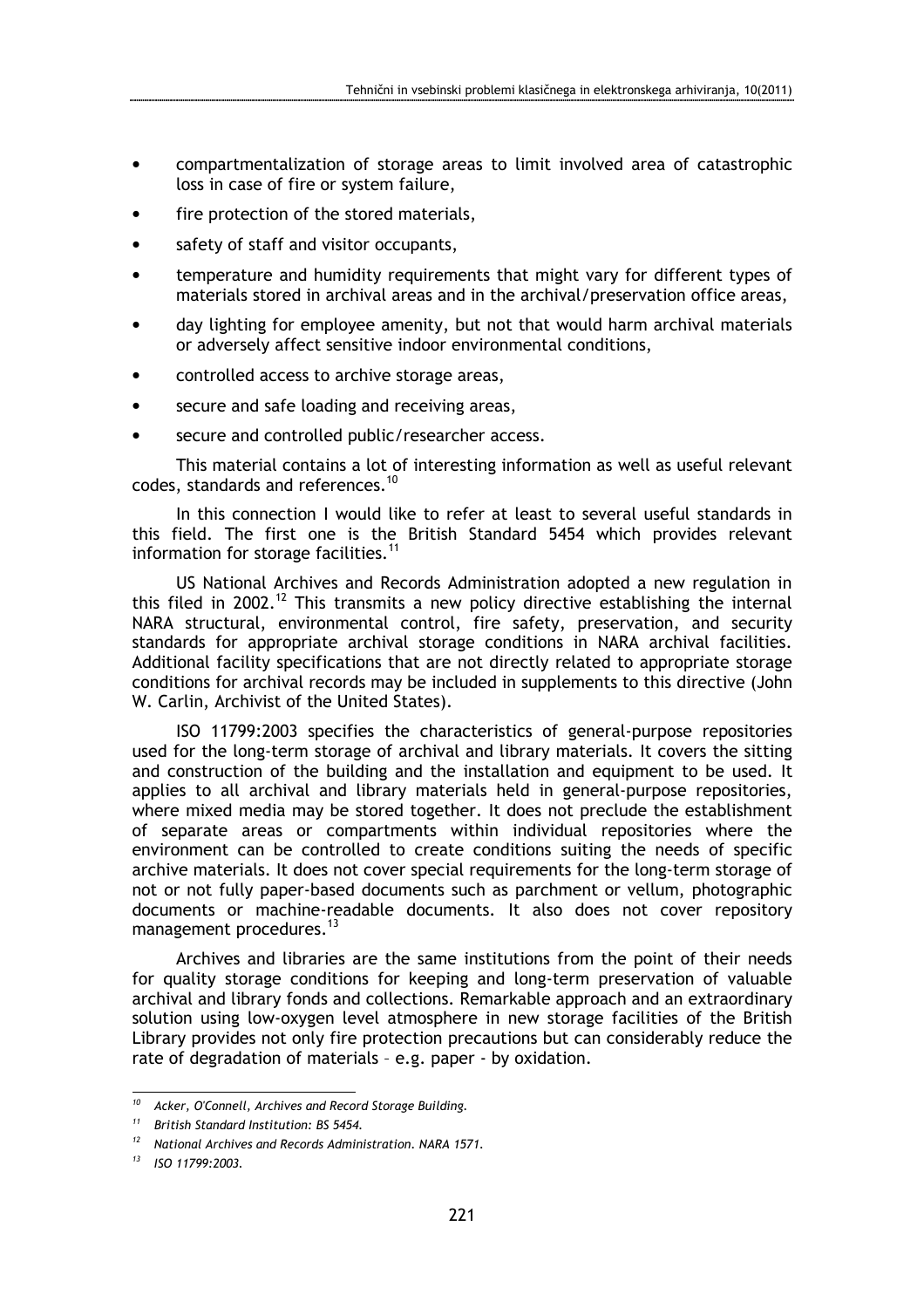The British Library's £26m Additional Storage Building (ASB) at Boston Spa in West Yorkshire was officially opened on December 3, 2009 by Rosie Winterton, MP Minister for Yorkshire and The Humber (Start/Completion 2003-2009). It provides the British Library with additional storage capacity for seven million items from the UK national collection. The fully-automated facility comprises 262 linear km of extra shelf space for the collection which is currently expanding at a rate of 12.5km of linear shelf space per year.

The project is also the first of its kind in the world to incorporate automated storage and retrieval systems, optimum environmental controls, and pioneering lowoxygen fire prevention technology in a single building. Although sprinklers are (usually) the preferred solution for libraries (wet books can be freeze dried), the British Library has adopted a low-oxygen system of fire prevention which sees oxygen levels kept to just 14.8% (fires can only break out if oxygen levels are at 17% and above). To support this, the building is also one of the most air-tight in the UK - the leakage rate specification is not more than 0.5 cubic meter of air per square meter of wall area per hour  $(0.5m^3/m^2/hr)$ . The ASB building will house low-use material including patent specifications, books, serials and newspapers in 144,000 storage containers.

The air conditioning system maintains a controlled, microbe-free climate at a constant temperature of 16°C  $(+/- 1%)$  and constant humidity of 52%  $(+/- 5%)$ . The storage repository itself features insulated vertical walls with a four hour fire resistance rating and a double-sealed, thermally efficient roof. These collection items form a substantial part of the memory of the nation and since now will be stored in environmental conditions that will ensure their long-term survival.<sup>14</sup>



Picture 2: The British Library's Additional Storage Building (ASB) at Boston Spa, West Yorkshire

http://www.capitasymonds.co.uk/news\_\_events/news/worlds\_leading\_library\_storag.aspx.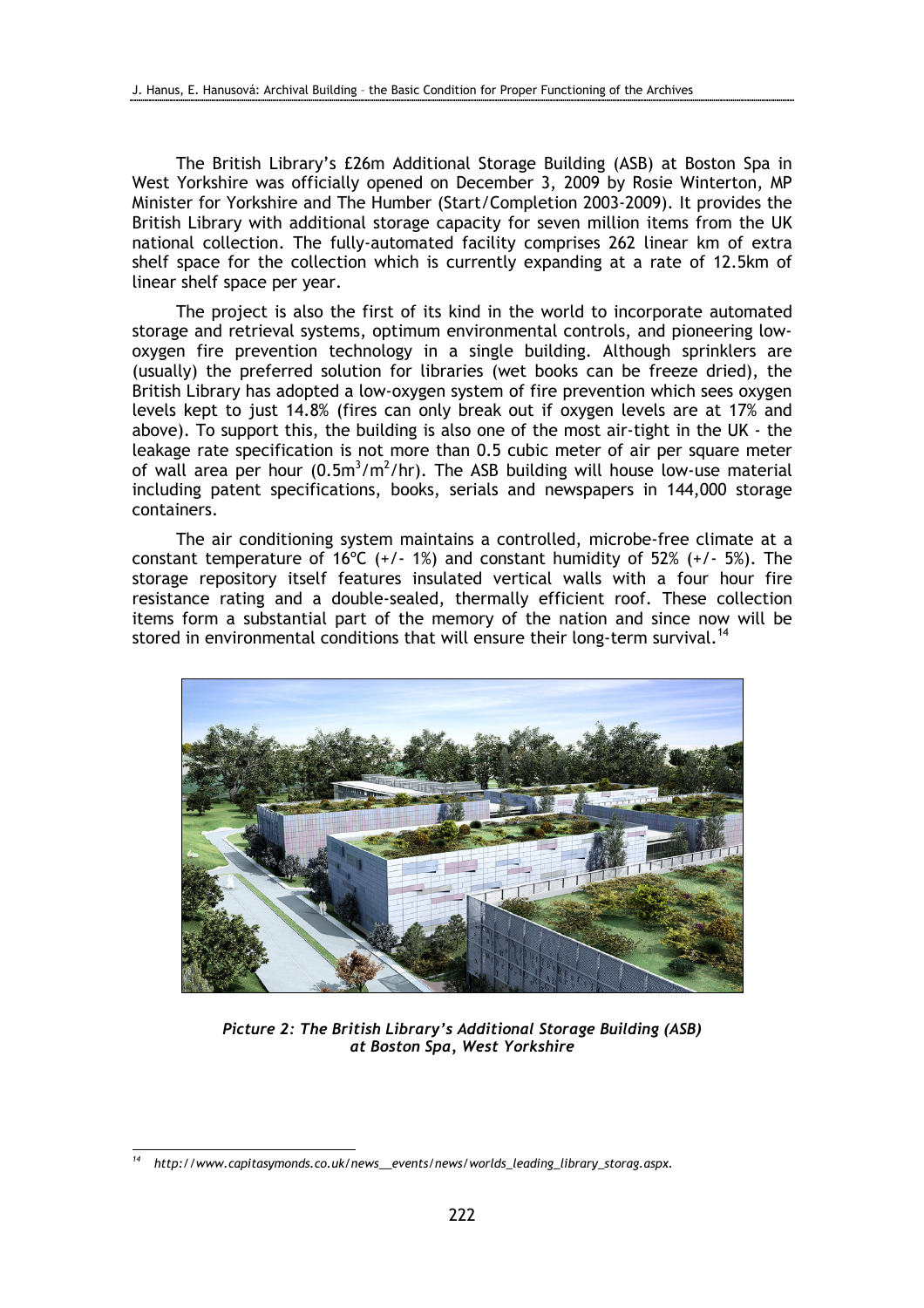There are many examples of excellent, functional, well-designed and properly equipped archival buildings all over the world – new and historical ones - which can serve as good examples and patterns for those who intend to build new archives. Among them should be ranked also the buildings of the National Archives in Prague<sup>15</sup> and the Moravian Regional Archive in Brno (completed 2007)<sup>16</sup> both in Czech Republic.



Picture 3: The Moravian Regional Archives in Brno



Picture 4: The National Archives in Prague

<sup>15</sup> http://www.nacr.cz/index.htm.

http://www.mza.cz/.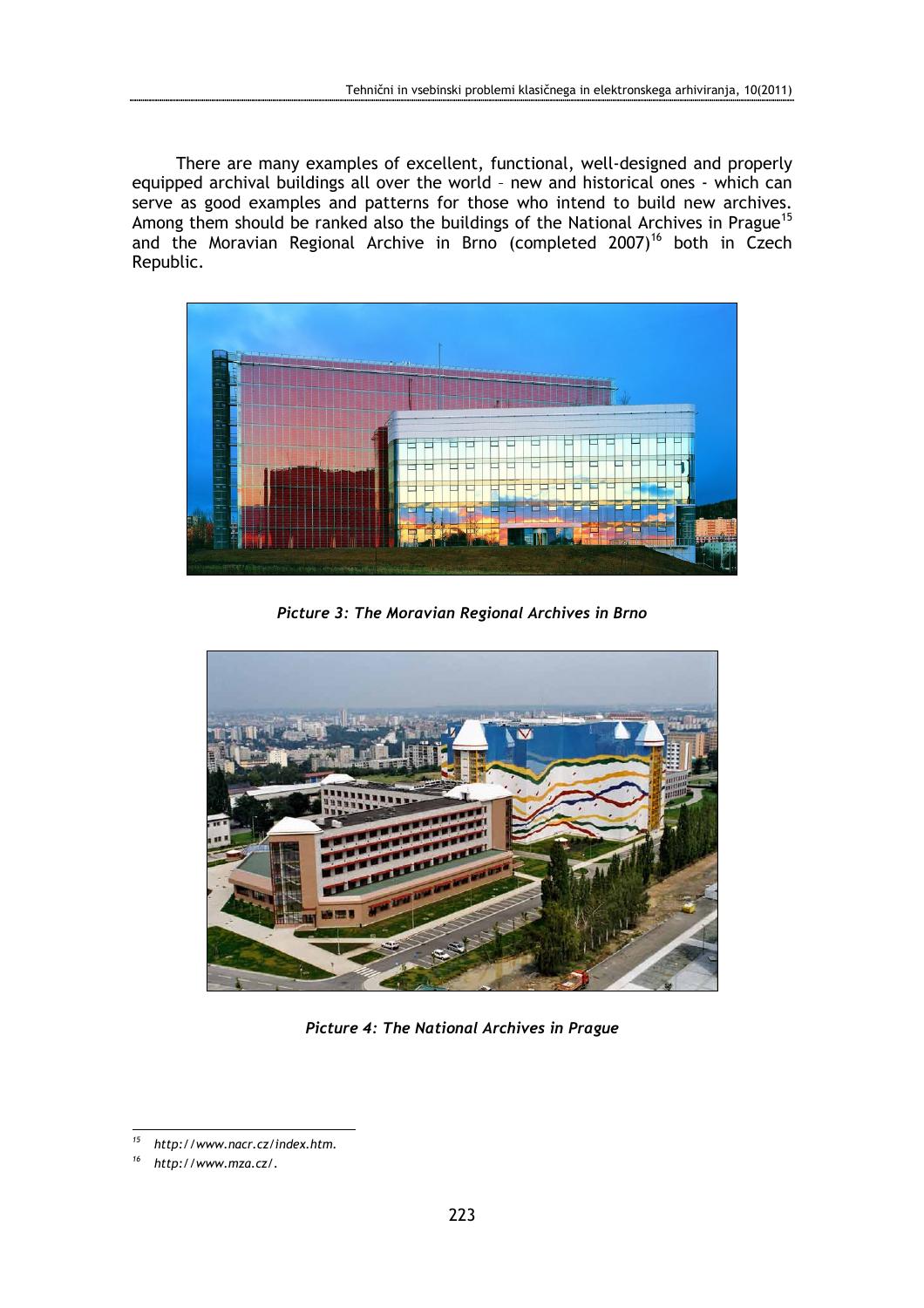One of the latest and most significant current projects of archives is the new building of the French National Archives in Pierrefitte-sur-Seine. The corner-stone of the building was laid down by François Fillon, the French Prime Minister and Frédéric Mitterrand, Minister of Culture and Communication.<sup>17</sup>

The two current National Archives centers, located in Paris and in Fontainebleau, both reached saturation point (100 and 200 linear kilometers). To relieve this situation, the French Government decided to build a new centre at Pierrefitte-sur-Seine with a capacityof about 320 linear kilometers which will be open to the public in 2013. A building of huge capacity will have some parameters as follows:

- 320 km of storage capacity (75% of the building) for 4-6 km increasing /year,
- 2.500  $m^2$  for reading room for 300 readers/day,
- $800 \text{ m}^2$  hall and auditorium,
- $500 \text{ m}^2$  exhibition hall,
- $500 \text{ m}^2$  educational workshop,
- $1.050 \text{ m}^2$  transfer, appraisal, etc.
- Site : 45.000 m<sup>2</sup>, 60.000 m<sup>2</sup> useful areas
- Building size: 163 meters length, 48 meters width, 40 meters height

The building will be equipped with a permanent fire protection system and will use a new automatic fire suppression system: a water mist system with high pressure of 100 bars containing ten times less water than a traditional sprinkler (each droplet is split into 800 particles of diameter of 50 microns).

Special attention is devoted to very rational organization of internal traffic and transport (records and people movement): traffic straight, horizontal and vertical; special attention to the lines of communication with automatic doors operated by remote control badges and careful study of the flows of records through the building.

Climatic conditions for repositories (storage areas of 200  $m^2$ ) are based on thermal inertia which is ensured by the very compact building; external walls are composed of insulation and concrete associated with a waterproof barrier.

Climatic conditions will be based on the control of the air intake and constant air circulation. Conditions of temperature and relative humidity will be maintained within acceptable limits - less strict but highly controlled (for example, simulation of a heat wave type 2003: 21,8°C). Air conditioning will be provided only for special documents (photos, audiovisual, films, etc.).<sup>18</sup>

<sup>17</sup> http://www.archivesnationales.culture.gouv.fr/pierrefitte/historique.html.

 $18$  Delmas, A new endeavour for French National Archives.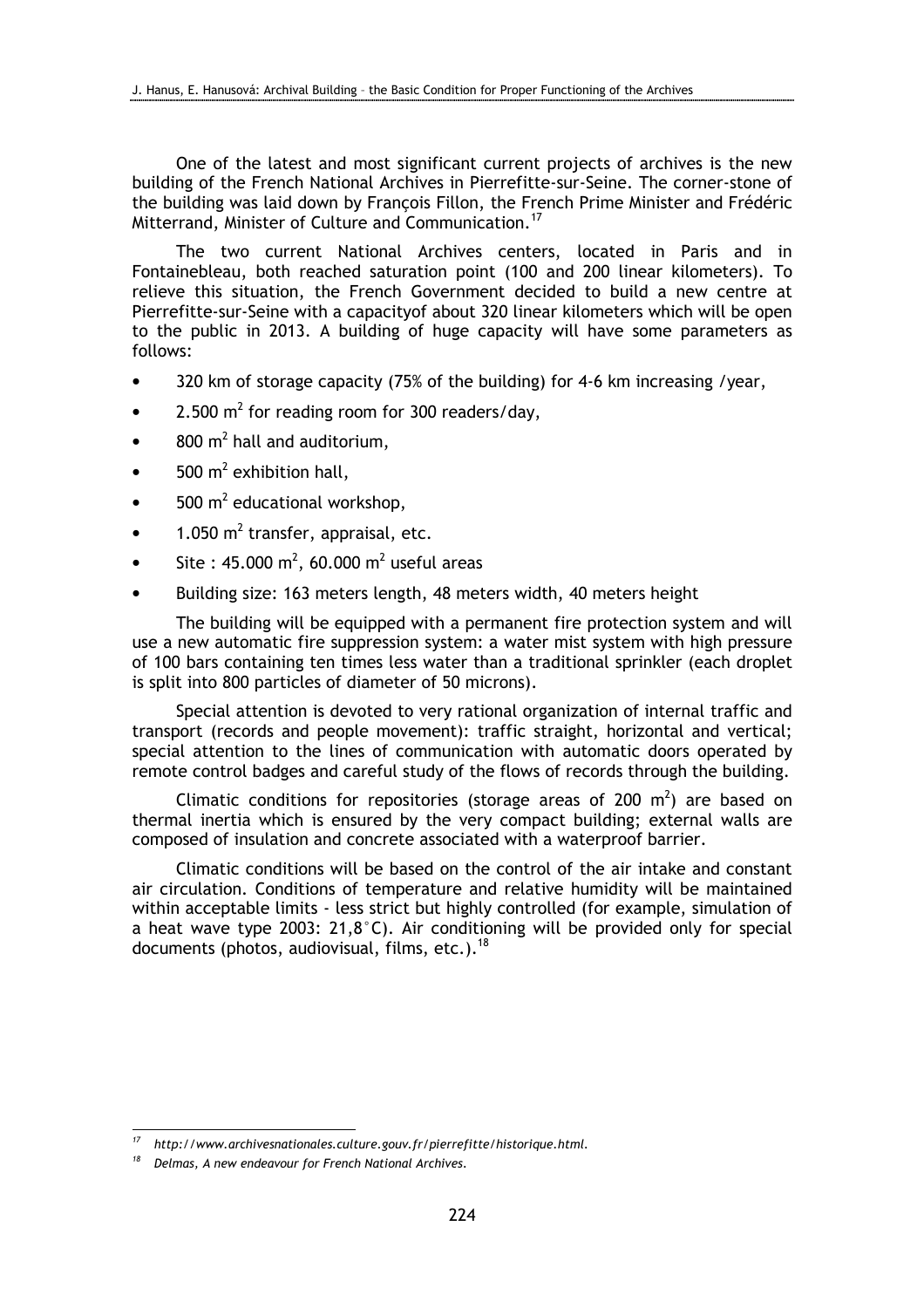

Picture 5: Project of the National Archives of France in Pierrefitte sur Seine

## **CONCLUSION**

Archival building is the basic condition for proper functioning of any archives. It provides facilities for long-term storage of archival documents, their preservation and processing, all kinds of necessary treatment and enables and ensures proper and safe access to them. This is a very complex task and therefore also the different requirements for archival building which must be accomplished and fulfilled. It should be kept in mind that archival buildings are usually not uniformed and in most of the cases they are remarkable and significant architectonic constructions.

They are built mostly once in a long period of time – and hardly can be changed as often as computers or many IT systems. Of course, the decisive aspects are needs of respective archival institutions. Despite the diversity of archival buildings there are common principles and rules which should be kept in their construction. This is the reason why close co-operation is unavoidable between archivists, architects, engineers, conservators and all experienced experts who can help already in planning either a new building or reconstruction of adapted premises for archives' purposes. Only through a creative, continuing, respectful and enriching dialogue among all these experts the appropriate solutions can be found for desirable effects and results in this field. This dialogue should not exclude other professionals or users, who may make valuable contributions.

The archivist and the conservator should propose those requirements that they consider necessary for the archive to function correctly and only then will the architect study and propose the best solutions to meet these needs, based on technical appraisal and critical observation and analyses of the experience of other archives.